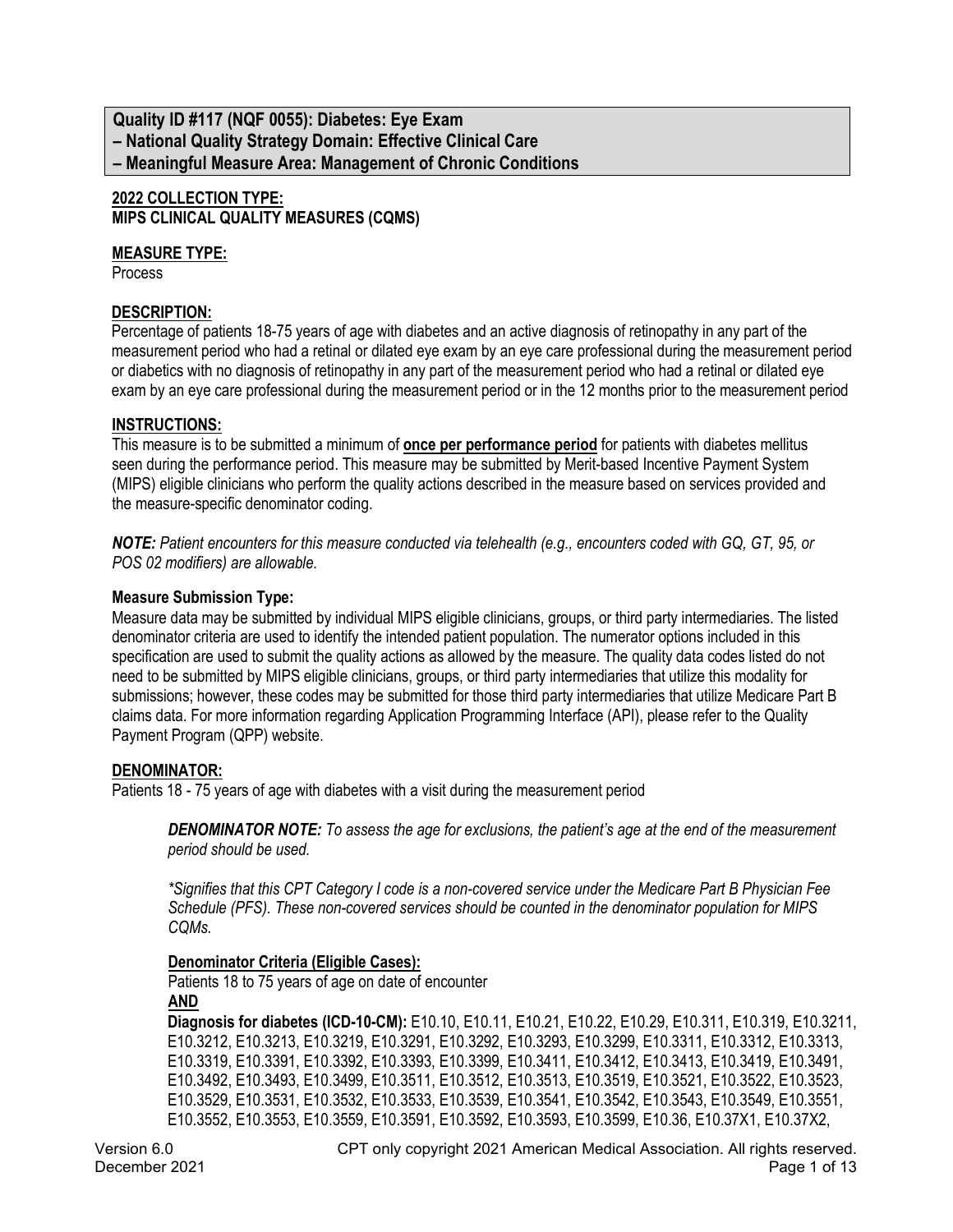E10.37X3, E10.37X9, E10.39, E10.40, E10.41, E10.42, E10.43, E10.44, E10.49, E10.51, E10.52, E10.59, E10.610, E10.618, E10.620, E10.621, E10.622, E10.628, E10.630, E10.638, E10.641, E10.649, E10.65, E10.69, E10.8, E10.9, E11.00, E11.01, E11.21, E11.22, E11.29, E11.311, E11.319, E11.3211, E11.3212, E11.3213, E11.3219,E11.3291, E11.3292, E11.3293, E11.3299, E11.3311, E11.3312, E11.3313, E11.3319, E11.3391, E11.3392, E11.3393, E11.3399, E11.3411, E11.3412, E11.3413, E11.3419, E11.3491, E11.3492, E11.3493, E11.3499, E11.3511, E11.3512, E11.3513, E11.3519, E11.3521, E11.3522, E11.3523, E11.3529, E11.3531, E11.3532, E11.3533, E11.3539, E11.3541, E11.3542, E11.3543, E11.3549, E11.3551, E11.3552, E11.3553, E11.3559, E11.3591, E11.3592, E11.3593, E11.3599, E11.36, E11.37X1, E11.37X2, E11.37X3, E11.37X9, E11.39, E11.40, E11.41, E11.42, E11.43, E11.44, E11.49, E11.51, E11.52, E11.59, E11.610, E11.618, E11.620, E11.621, E11.622, E11.628, E11.630, E11.638, E11.641, E11.649, E11.65, E11.69, E11.8, E11.9, E13.00, E13.01, E13.10, E13.11, E13.21, E13.22, E13.29, E13.311, E13.319, E13.3211, E13.3212, E13.3213, E13.3219, E13.3291, E13.3292, E13.3293, E13.3299, E13.3311, E13.3312, E13.3313, E13.3319, E13.3391, E13.3392, E13.3393, E13.3399, E13.3411, E13.3412, E13.3413, E13.3419, E13.3491, E13.3492, E13.3493, E13.3499, E13.3511, E13.3512, E13.3513, E13.3519, E13.3521, E13.3522, E13.3523, E13.3529, E13.3531, E13.3532, E13.3533, E13.3539, E13.3541, E13.3542, E13.3543, E13.3549, E13.3551, E13.3552, E13.3553, E13.3559, E13.3591, E13.3592, E13.3593, E13.3599, E13.36, E13.37X1, E13.37X2, E13.37X3, E13.37X9, E13.39, E13.40, E13.41, E13.42, E13.43, E13.44, E13.49, E13.51, E13.52, E13.59, E13.610, E13.618, E13.620, E13.621, E13.622, E13.628, E13.630, E13.638, E13.641, E13.649, E13.65, E13.69, E13.8, E13.9, O24.011, O24.012, O24.013, O24.019, O24.02, O24.03, O24.111, O24.112, O24.113, O24.119, O24.12, O24.13, O24.311, O24.312, O24.313, O24.319, O24.32, O24.33, O24.811, O24.812, O24.813, O24.819, O24.82, O24.83

### **AND**

**Patient encounter during the performance period (CPT or HCPCS):** 92002, 92004, 92012, 92014, 99202, 99203, 99204, 99205, 99212, 99213, 99214, 99215, 99341, 99342, 99343, 99344, 99345, 99347, 99348, 99349, 99350, 99385\*, 99386\*, 99387\*, 99395\*, 99396\*, 99397\*, G0438, G0439

#### **AND NOT**

#### **DENOMINATOR EXCLUSION:**

**Patient is using hospice services any time during the measurement period:** G9714 **OR**

**Patient is using palliative care services any time during the measurement period:** G9994 **OR**

**Patient age 66 or older in Institutional Special Needs Plans (SNP) or residing in long-term care with POS code 32, 33, 34, 54, or 56 for more than 90 consecutive days during the measurement period:**  G2105

**OR**

**Patients 66 years of age and older with at least one claim/encounter for frailty during the measurement period AND a dispensed medication for dementia during the measurement period or the year prior to the measurement period**: G2106

#### **OR**

**Patients 66 years of age and older with at least one claim/encounter for frailty during the measurement period AND either one acute inpatient encounter with a diagnosis of advanced illness or two outpatient, observation, ED or nonacute inpatient encounters on different dates of service with an advanced illness diagnosis during the measurement period or the year prior to the measurement period**: G2107

#### **Table: Dementia Exclusion Medications**

| <b>Description</b> |             | <b>Prescription</b> |
|--------------------|-------------|---------------------|
| Cholinesterase     | Donepezil   | Rivastigimine       |
| inhibitors         | Galantamine |                     |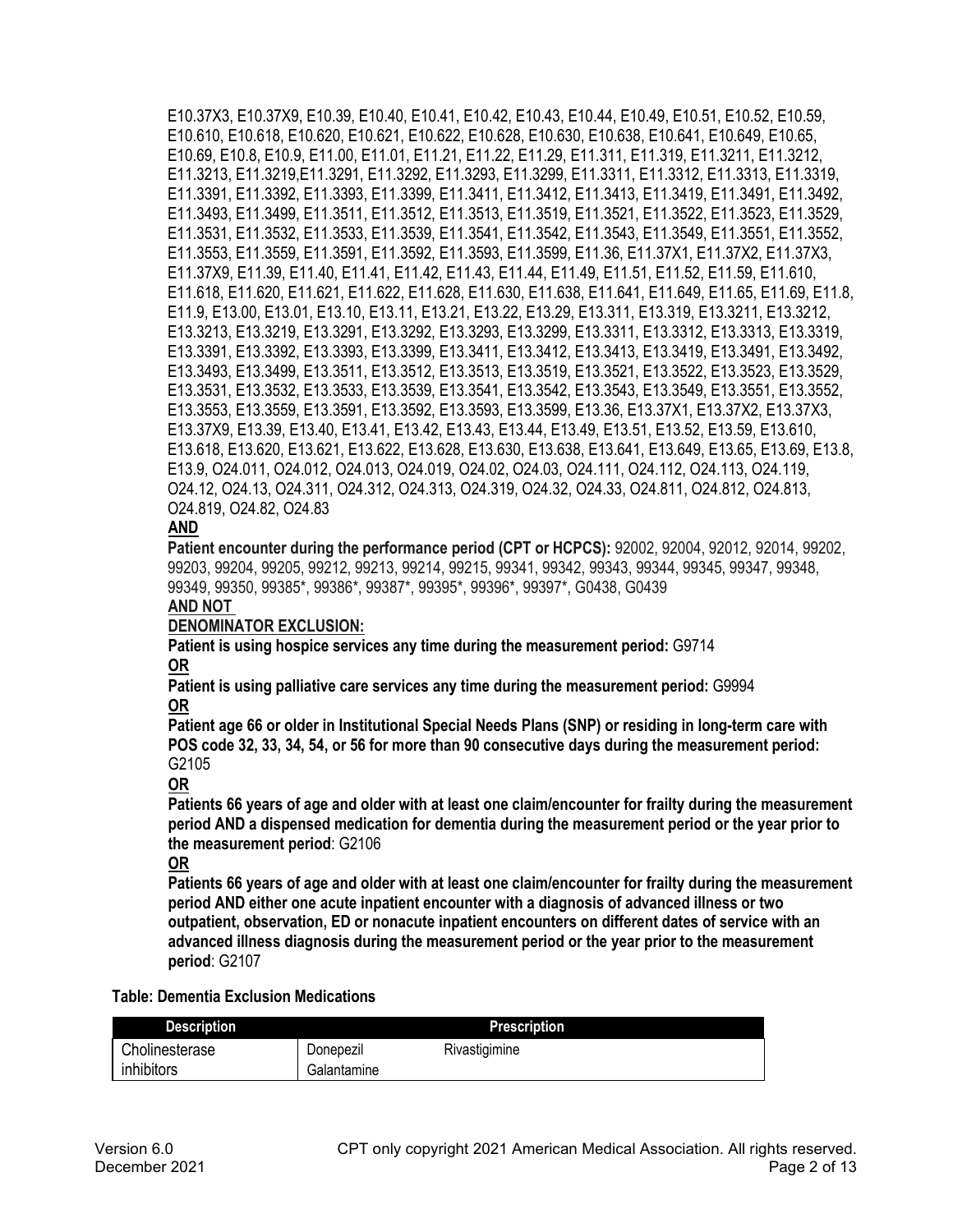| <b>Description</b>                             | Prescription |
|------------------------------------------------|--------------|
| Miscellaneous central<br>nervous system agents | Memantine    |

- **Codes to identify Frailty:** 99504, 99509, E0100, E0105, E0130, E0135, E0140, E0141, E0143, E0144, E0147, E0148, E0149, E0163, E0165, E0167, E0168, E0170, E0171, E0250, E0251, E0255, E0256, E0260, E0261, E0265, E0266, E0270, E0290, E0291, E0292, E0293, E0294, E0295, E0296, E0297, E0301, E0302, E0303, E0304, E0424, E0425, E0430, E0431, E0433, E0434, E0435, E0439, E0440, E0441, E0442, E0443, E0444, E0462, E0465, E0466, E0470, E0471, E0472, E0561, E0562, E1130, E1140, E1150, E1160, E1161, E1240, E1250, E1260, E1270, E1280, E1285, E1290, E1295, E1296, E1297, E1298, G0162, G0299, G0300, G0493, G0494, S0271, S0311, S9123, S9124, T1000, T1001, T1002, T1003, T1004, T1005, T1019, T1020, T1021, T1022, T1030, T1031, L89.000, L89.001, L89.002, L89.003, L89.004, L89.006, L89.009, L89.010, L89.011, L89.012, L89.013, L89.014, L89.016, L89.019, L89.020, L89.021, L89.022, L89.023, L89.024, L89.026, L89.029, L89.100, L89.101, L89.102, L89.103, L89.104, L89.106, L89.109, L89.110, L89.111, L89.112, L89.113, L89.114, L89.116, L89.119, L89.120, L89.121, L89.122, L89.123, L89.124, L89.126, L89.129, L89.130, L89.131, L89.132, L89.133, L89.134, L89.136, L89.139, L89.140, L89.141, L89.142, L89.143, L89.144, L89.146, L89.149, L89.150, L89.151, L89.152, L89.153, L89.154, L89.156, L89.159, L89.200, L89.201, L89.202, L89.203, L89.204, L89.206, L89.209, L89.210, L89.211, L89.212, L89.213, L89.214, L89.216, L89.219, L89.220, L89.221, L89.222, L89.223, L89.224, L89.226, L89.229, L89.300, L89.301, L89.302, L89.303, L89.304, L89.306, L89.309, L89.310, L89.311, L89.312, L89.313, L89.314, L89.316, L89.319, L89.320, L89.321, L89.322, L89.323, L89.324, L89.326, L89.329, L89.40, L89.41, L89.42, L89.43, L89.44, L89.45, L89.46, L89.500, L89.501, L89.502, L89.503, L89.504, L89.506, L89.509, L89.510, L89.511, L89.512, L89.513, L89.514, L89.516, L89.519, L89.520, L89.521, L89.522, L89.523, L89.524, L89.526, L89.529, L89.600, L89.601, L89.602, L89.603, L89.604, L89.606, L89.609, L89.610, L89.611, L89.612, L89.613, L89.614, L89.616, L89.619, L89.620, L89.621, L89.622, L89.623, L89.624, L89.626, L89.629, L89.810, L89.811, L89.812, L89.813, L89.814, L89.816, L89.819, L89.890, L89.891, L89.892, L89.893, L89.894, L89.896, L89.899, L89.90, L89.91, L89.92, L89.93, L89.94, L89.95, L89.96, M62.50, M62.81, M62.84, R26.0, R26.1, R26.2, R26.89, R26.9, R41.81, R53.1, R53.81, R53.83, R54, R62.7, R63.4, R63.6, R64, W01.0XXA, W01.0XXD, W01.0XXS, W01.10XA, W01.10XD, W01.10XS, W01.110A, W01.110D, W01.110S, W01.111A, W01.111D, W01.111S, W01.118A, W01.118D, W01.118S, W01.119A, W01.119D, W01.119S, W01.190A, W01.190D, W01.190S, W01.198A, W01.198D, W01.198S, W06.XXXA, W06.XXXD, W06.XXXS, W07.XXXA, W07.XXXD, W07.XXXS, W08.XXXA, W08.XXXD, W08.XXXS, W10.0XXA, W10.0XXD, W10.0XXS, W10.1XXA, W10.1XXD, W10.1XXS, W10.2XXA, W10.2XXD, W10.2XXS, W10.8XXA, W10.8XXD, W10.8XXS, W10.9XXA, W10.9XXD, W10.9XXS, W18.00XA, W18.00XD, W18.00XS, W18.02XA, W18.02XD, W18.02XS, W18.09XA, W18.09XD, W18.09XS, W18.11XA, W18.11XD, W18.11XS, W18.12XA, W18.12XD, W18.12XS, W18.2XXA, W18.2XXD, W18.2XXS, W18.30XA, W18.30XD, W18.30XS, W18.31XA, W18.31XD, W18.31XS, W18.39XA, W18.39XD, W18.39XS, W19.XXXA, W19.XXXD, W19.XXXS, Y92.199, Z59.3, Z73.6, Z74.01, Z74.09, Z74.1, Z74.2, Z74.3, Z74.8, Z74.9, Z91.81, Z99.11, Z99.3, Z99.81, Z99.89

- **Codes to identify Advanced Illness:** A81.00, A81.01, A81.09, C25.0, C25.1, C25.2, C25.3, C25.4, C25.7, C25.8, C25.9, C71.0, C71.1, C71.2, C71.3, C71.4, C71.5, C71.6, C71.7, C71.8, C71.9, C77.0, C77.1, C77.2, C77.3, C77.4, C77.5, C77.8, C77.9, C78.00, C78.01, C78.02, C78.1, C78.2, C78.30, C78.39, C78.4, C78.5, C78.6, C78.7, C78.80, C78.89, C79.00, C79.01, C79.02, C79.10, C79.11, C79.19, C79.2, C79.31, C79.32, C79.40, C79.49, C79.51, C79.52, C79.60, C79.61, C79.62, C79.70, C79.71, C79.72, C79.81, C79.82, C79.89, C79.9, C91.00, C91.02, C92.00, C92.02, C93.00, C93.02, C93.90, C93.92, C93.Z0, C93.Z2, C94.30, C94.32, F01.50, F01.51, F02.80, F02.81, F03.90, F03.91, F04, F10.27, F10.96, F10.97, G10, G12.21, G20, G30.0, G30.1, G30.8, G30.9, G31.01, G31.09, G31.83, I09.81, I11.0, I12.0, I13.0, I13.11, I13.2, I50.1, I50.20, I50.21, I50.22, I50.23, I50.30, I50.31, I50.32, I50.33, I50.40, I50.41, I50.42, I50.43, I50.810, I50.811, I50.812, I50.813, I50.814, I50.82, I50.83, I50.84, I50.89, I50.9, J43.0, J43.1, J43.2, J43.8, J43.9, J68.4, J84.10, J84.112, J84.17, J84.170, J84.178, J96.10, J96.11, J96.12, J96.20, J96.21, J96.22, J96.90, J96.91, J96.92, J98.2, J98.3, K70.10, K70.11, K70.2, K70.30, K70.31, K70.40, K70.41, K70.9, K74.0, K74.00, K74.01, K74.02, K74.1, K74.2, K74.4, K74.5, K74.60, K74.69, N18.5, N18.6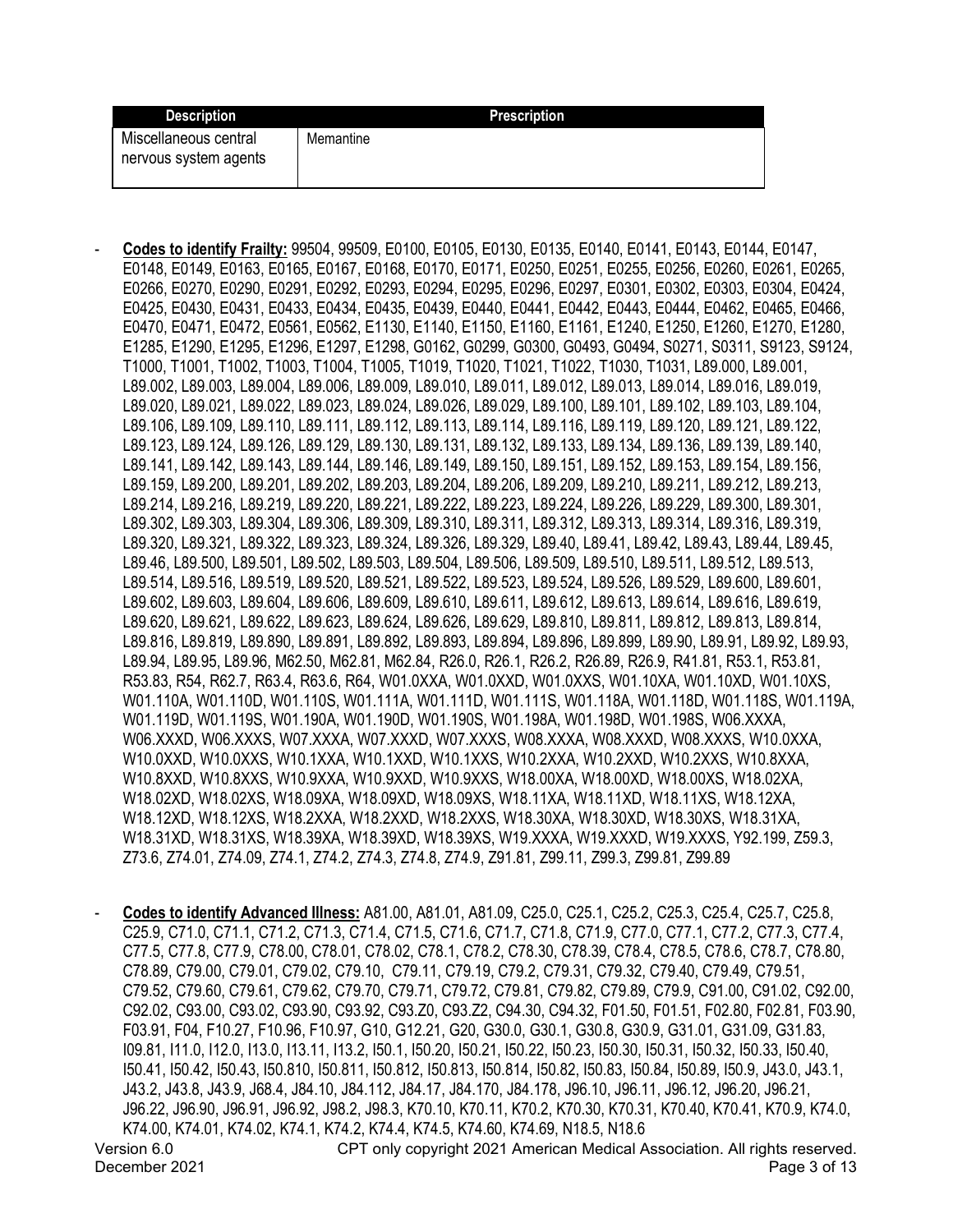### **NUMERATOR:**

Patients with an eye screening for diabetic retinal disease. This includes diabetics who had one of the following: • Diabetic with a diagnosis of retinopathy during the measurement period and a retinal or dilated eye exam by an eye care professional in the measurement period

• Diabetic with no diagnosis of retinopathy during the measurement period and a retinal or dilated eye exam by an eye care professional in the measurement period or the year prior to the measurement period

*NUMERATOR NOTE: The eye exam must be performed or reviewed by an ophthalmologist or optometrist, or there must be evidence that fundus photography results were read by a system that provides an artificial intelligence (AI) interpretation. Alternatively, results may be read by a qualified reading center that operates under the direction of a medical director who is a retinal specialist.*

| <b>Numerator Options:</b><br><b>Performance Met:</b> | Dilated retinal eye exam with interpretation by an<br>ophthalmologist or optometrist documented and<br>reviewed; with evidence of retinopathy (2022F)                           |
|------------------------------------------------------|---------------------------------------------------------------------------------------------------------------------------------------------------------------------------------|
| <b>OR</b><br><b>Performance Met:</b>                 | Dilated retinal eye exam with interpretation by an<br>ophthalmologist or optometrist documented and<br>reviewed; without evidence of retinopathy<br>(2023F)                     |
| OR<br><b>Performance Met:</b>                        | 7 standard field stereoscopic retinal photos with<br>interpretation by an ophthalmologist or optometrist<br>documented and reviewed; with evidence of<br>retinopathy (2024F)    |
| <b>OR</b><br><b>Performance Met:</b>                 | 7 standard field stereoscopic retinal photos with<br>interpretation by an ophthalmologist or optometrist<br>documented and reviewed; without evidence of<br>retinopathy (2025F) |
| <b>OR</b><br><b>Performance Met:</b>                 | Eye imaging validated to match diagnosis from 7<br>standard field stereoscopic retinal photos results<br>documented and reviewed; with evidence of<br>retinopathy (2026F)       |
| 0R<br><b>Performance Met:</b>                        | Eye imaging validated to match diagnosis from 7<br>standard field stereoscopic retinal photos results<br>documented and reviewed; without evidence of<br>retinopathy (2033F)    |
| 0R<br><b>Performance Met:</b>                        | Low risk for retinopathy (no evidence of retinopathyin<br>the prior year) (3072F)                                                                                               |

*NOTE: This code can only be used if the claim/encounter was during the measurement period because it indicates that the patient had "no evidence of retinopathy in the prior year". This code definition indicates results were negative; therefore, a result is not required.*

# **OR**

**Performance Not Met:** Dilated eye exam was not performed, reason not otherwise specified **(2022F or 2024F or 2026F with 8P)**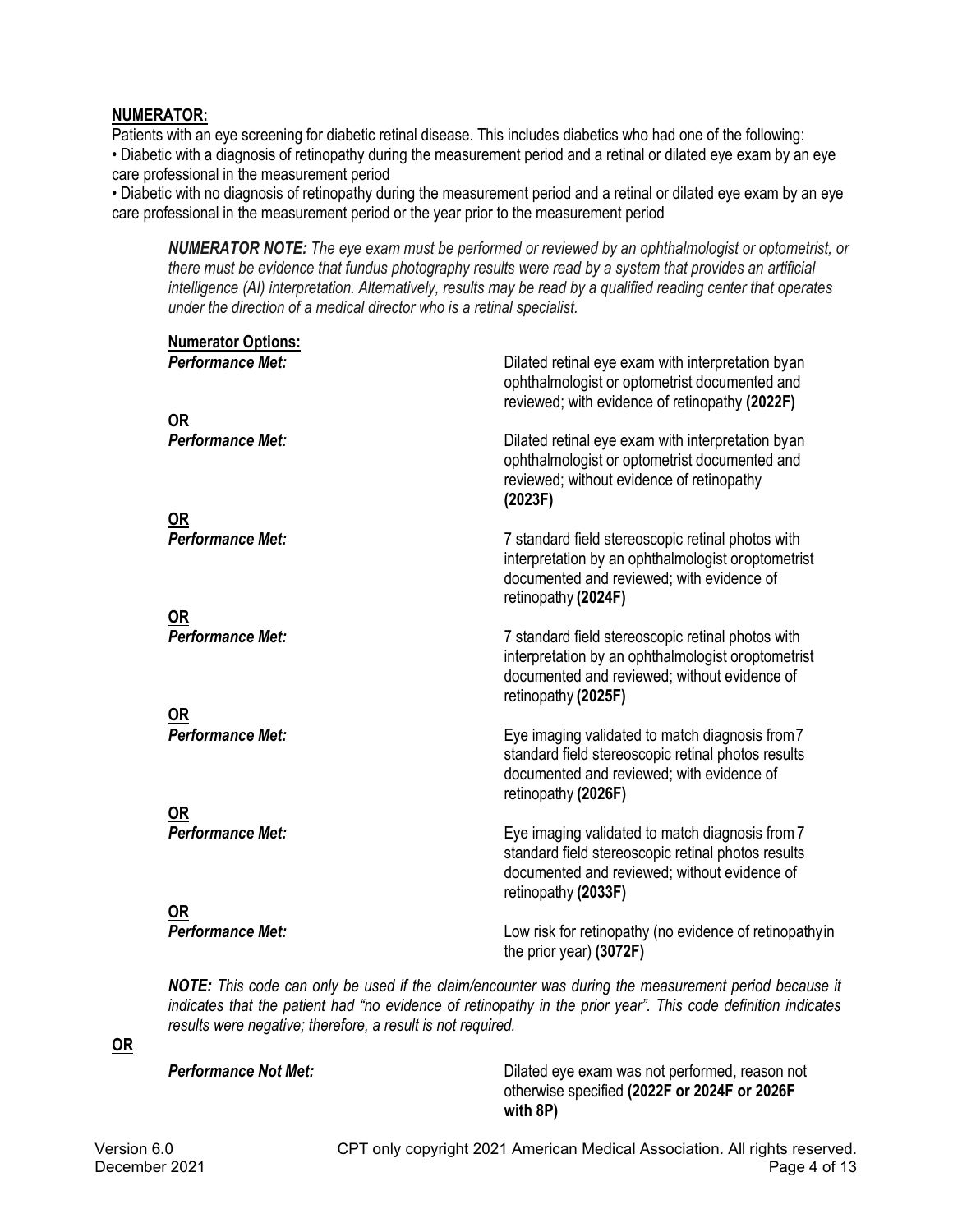## **RATIONALE:**

Diabetes is the seventh leading cause of death in the United States. In 2017, diabetes affected approximately 34 million Americans (10.5 percent of the U.S. population) and killed approximately 84,000 people (Centers for Disease Control and Prevention [CDC], 2020a). Diabetes is a long-lasting disease marked by high blood glucose levels, resulting from the body's inability to produce or use insulin properly (CDC, 2020b). People with diabetes are at increased risk of serious health complications including vision loss, heart disease, stroke, kidney damage, and amputation of feet or legs, and premature death (CDC, 2018).

In 2017, diabetes cost the U.S. an estimated \$327 billion: \$237 billion in direct medical costs and \$90 billion in reduced productivity. This is a 34 percent increase from the estimated \$245 billion spent on diabetes in 2012 (American Diabetes Association, 2018).

Diabetic retinopathy is progressive damage to the small blood vessels in the retina that may result in loss of vision. It is the leading cause of blindness in adults between 20-74 years of age. Approximately 4.1 million adults are affected by diabetic retinopathy (CDC, 2020c).

### **CLINICAL RECOMMENDATION STATEMENTS:**

American Diabetes Association (2020):

- Adults with type 1 diabetes should have an initial dilated and comprehensive eye examination by an ophthalmologist or optometrist within 5 years after the onset of diabetes. (Level of evidence: B)

- Patients with type 2 diabetes should have an initial dilated and comprehensive eye examination by an ophthalmologist or optometrist at the time of the diabetes diagnosis. (Level of evidence: B)

-If there is no evidence of retinopathy for one or more annual eye exam and glycemia is well controlled, then screening every 1–2 years may be considered. If any level of diabetic retinopathy is present, subsequent dilated retinal examinations should be repeated at least annually by an ophthalmologist or optometrist. If retinopathy is progressing or sight threatening, then examinations will be required more frequently. (Level of evidence: B)

### **COPYRIGHT:**

Physician Performance Measure (Measures) and related data specifications were developed by the National Committee for Quality Assurance (NCQA). These performance Measures are not clinical guidelines and do not establish a standard of medical care, and have not been tested for all potential applications. NCQA makes no representations, warranties or endorsements about the quality of any organization or clinician who uses or reports performance measures. NCQA has no liability to anyone who relies on measures and specifications or data reflective of performance under such measures and specifications.

The Measures are copyrighted but can be reproduced and distributed, without modification, for noncommercial purposes (eg, use by healthcare providers in connection with their practices). Commercial use is defined as the sale, licensing, or distribution of the Measures for commercial gain, or incorporation of the Measures into a product or service that is sold, licensed or distributed for commercial gain. All commercial uses or requests for alteration of the measures and specifications must be approved by NCQA and are subject to a license at the discretion of NCQA. NCQA is not responsible for any use of the Measures. © 2021 NCQA. All Rights Reserved.

### **THE MEASURES AND SPECIFICATIONS ARE PROVIDED "AS IS" WITHOUT WARRANTY OF ANY KIND.**

Limited proprietary coding is contained in the Measure specifications for user convenience. Users of proprietary code sets should obtain all necessary licenses from the owners of the code sets. NCQA disclaims all liability for use or accuracy of any CPT or other codes contained in the specifications.

CPT® contained in the Measure specifications is copyright 2004-2021 American Medical Association. LOINC® copyright 2004-2021 Regenstrief Institute, Inc. This material contains SNOMED Clinical Terms® (SNOMED CT®) copyright 2004- 2021 International Health Terminology Standards Development Organisation. ICD-10 copyright 2021 World Health Organization. All Rights Reserved.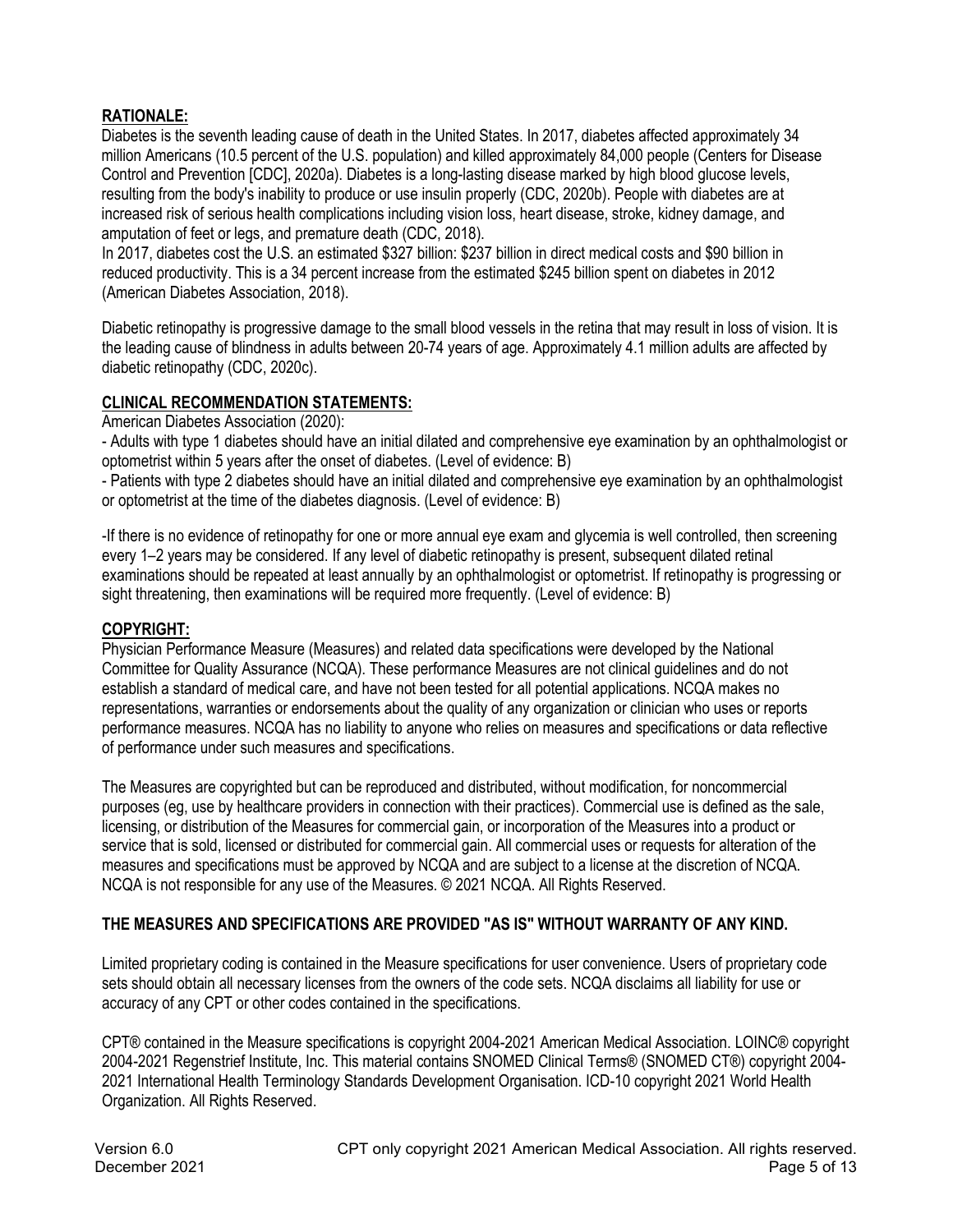#### **2022 Clinical Quality Measure Flow for Quality ID #117 (NQF 0055): Diabetes: Eye Exam**

*Disclaimer: Refer to the measure specification for specific coding and instructions to submit this measure.*

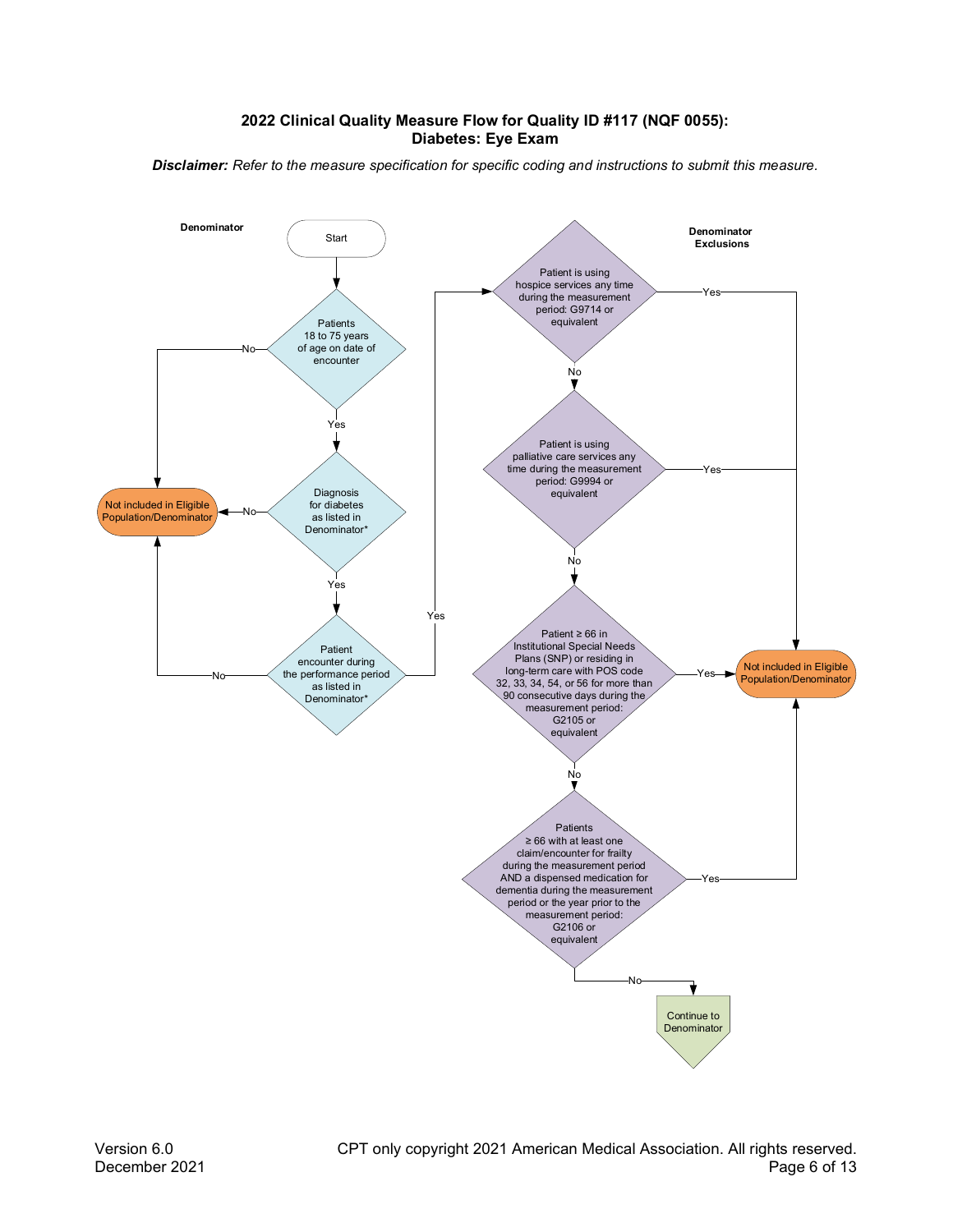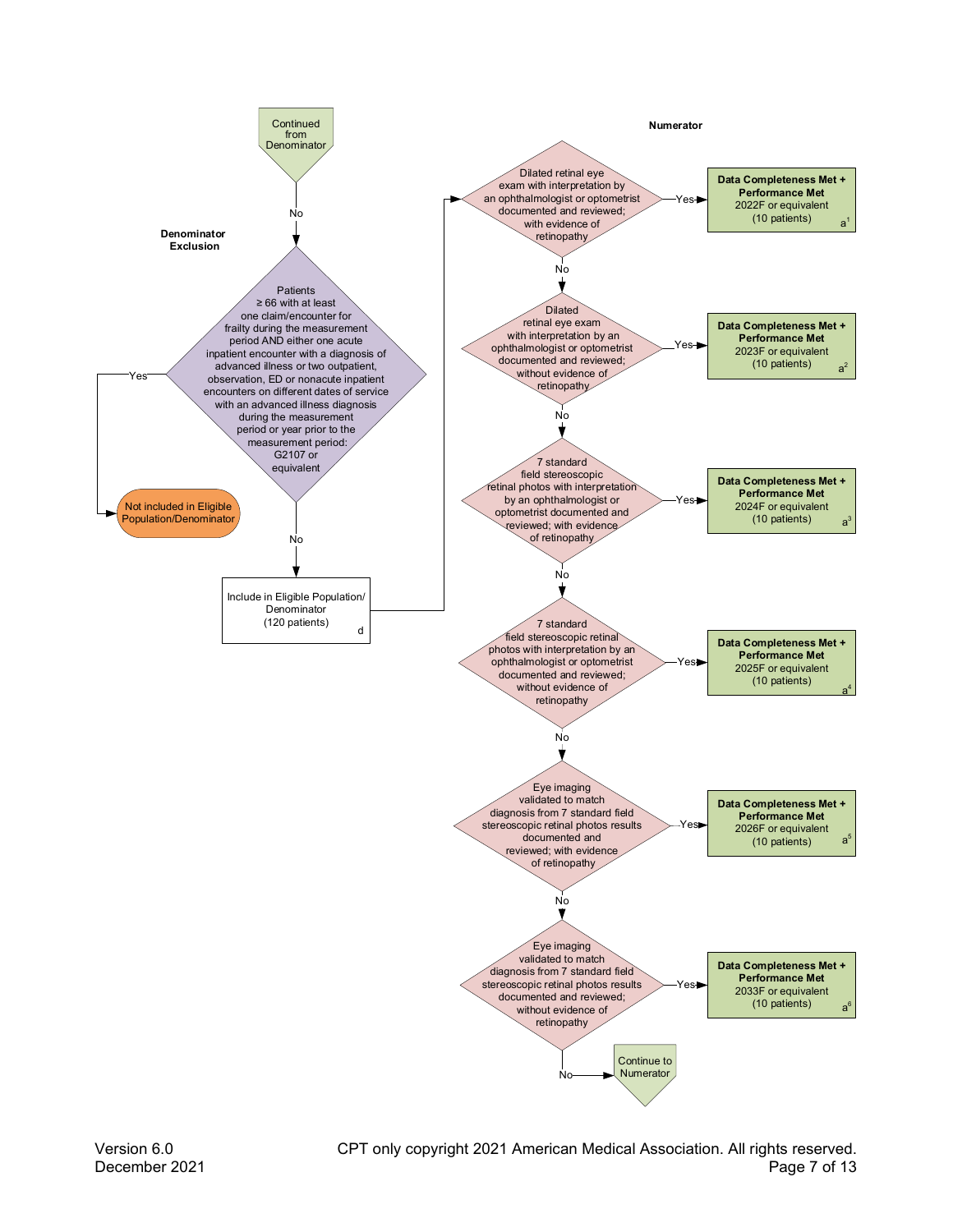

#### **SAMPLE CALCULATIONS**



\*See the posted measure specification for specific coding and instructions to submit this measure.<br>NOTE: Submission Frequency: Patient-Process

CPT only copyright 2021 American Medical Association. All rights reserved.<br>The measure diagrams were developed by CMS as a supplemental resource to be used in<br>conjunction with the measure specifications. They should not be  $v6$ substitution for the measure specification.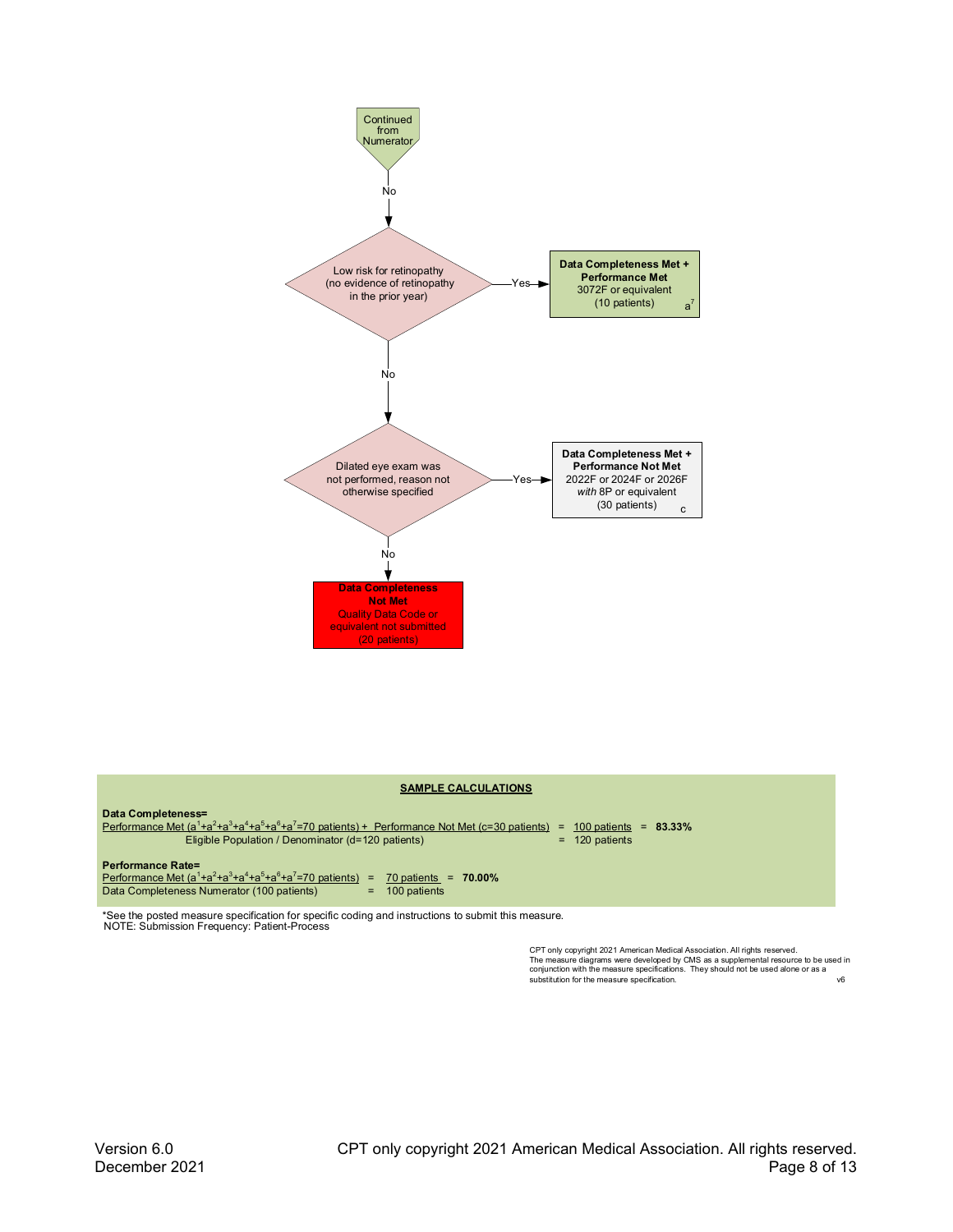# **2022 Clinical Quality Measure Flow Narrative for Quality ID #117 (NQF 0055): Diabetes: Eye Exam**

*Disclaimer: Refer to the measure specification for specific coding and instructions to submit this measure.*

- 1. Start with Denominator
- 2. Check *Patients 18 to 75 years of age on date of encounter*:
	- a. If *Patients 18 to 75 years of age on date of encounter* equals No, do not include in *Eligible Population/Denominator*. Stop processing.
	- b. If *Patients 18 to 75 years of age on date of encounter* equals Yes, proceed to *Diagnosis for diabetes as listed in Denominator\**.
- 3. Check *Diagnosis for diabetes as listed in Denominator\**:
	- a. If *Diagnosis for diabetes as listed in Denominator\** equals No, do not include in *Eligible Population/Denominator*. Stop processing.
	- b. If *Diagnosis for diabetes as listed in Denominator\** equals Yes, proceed to *Patient encounter during the performance period as listed in Denominator\**.
- 4. Check *Patient encounter during the performance period as listed in Denominator\**:
	- a. If *Patient encounter during the performance period as listed in Denominator\** equals No, do not include in *Eligible Population/Denominator*. Stop processing.
	- b. If *Patient encounter during the performance period as listed in Denominator\** equals Yes, proceed to *Patient is using hospice services any time during the measurement period*.
- 5. Check *Patient is using hospice services any time during the measurement period*:
	- a. If *Patient is using hospice services any time during the measurement period* equals Yes, do not include in *Eligible Population/Denominator*. Stop processing
	- b. If *Patient is using hospice services any time during the measurement period* equals No, proceed to *Patient is using palliative care services any time during the measurement period*.
- 6. Check *Patient is using palliative care services any time during the measurement period:*
	- a. If *Patient is using palliative care services any time during the measurement period* equals Yes, do not include in *Eligible Population/Denominator*. Stop processing
	- b. If *Patient is using palliative care services any time during the measurement period* equals No, proceed to *Patient age 66 or older in Institutional Special Needs Plans (SNP) or residing in longterm care with POS code 32, 33, 34, 54, or 56 for more than 90 consecutive days during the measurement period*.
- 7. Check *Patient age 66 or older in Institutional Special Needs Plans (SNP) or residing in long-term care with POS code 32, 33, 34, 54, or 56 for more than 90 consecutive days during the measurement period*:
	- a. If *Patient age 66 or older in Institutional Special Needs Plans (SNP) or residing in long-term care with POS code 32, 33, 34, 54, or 56 for more than 90 consecutive days during the measurement*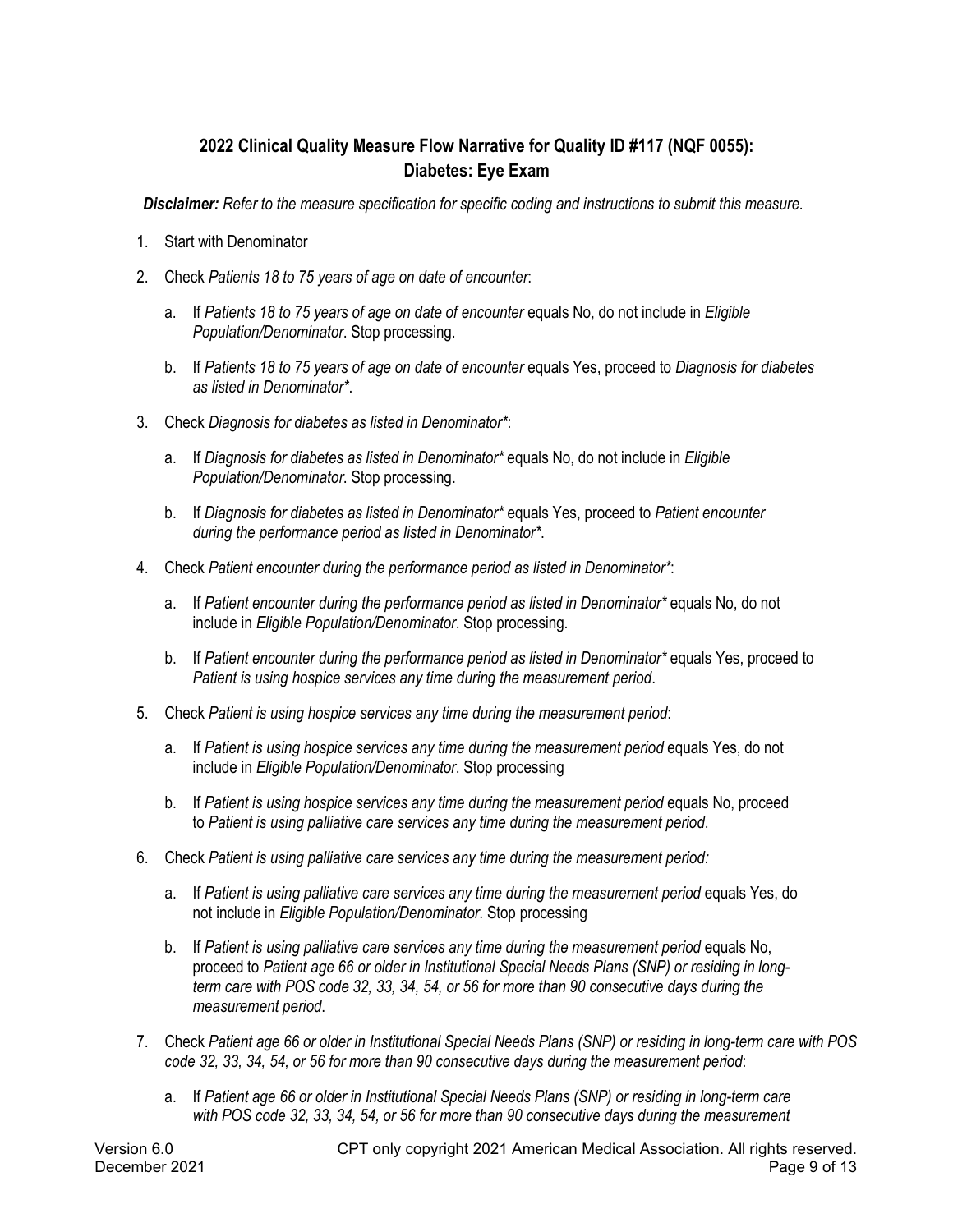*period* equals Yes, do not include in *Eligible Population/Denominator*. Stop processing.

- b. If *Patient age 66 or older in Institutional Special Needs Plans (SNP) or residing in long-term care with POS code 32, 33, 34, 54, or 56 for more than 90 consecutive days during the measurement period* equals No, proceed to *Patients 66 years of age and older with at least one claim/encounter for frailty during the measurement period AND a dispensed medication for dementia during the measurement period or the year prior to the measurement period*.
- 8. Check *Patients 66 years of age and older with at least one claim/encounter for frailty during the measurement period AND a dispensed medication for dementia during the measurement period or the year prior to the measurement period*:
	- a. If *Patients 66 years of age and older with at least one claim/encounter for frailty during the measurement period AND a dispensed medication for dementia during the measurement period or the year prior to the measurement period* equals Yes, do not include in *Eligible Population/Denominator*. Stop processing.
	- b. If *Patients 66 years of age and older with at least one claim/encounter for frailty during the measurement period AND a dispensed medication for dementia during the measurement period or the year prior to the measurement period* equals No, proceed to *Patients 66 years of age and older with at least one claim/encounter for frailty during the measurement period AND either one acute inpatient encounter with a diagnosis of advanced illness or two outpatient, observation, ED or nonacute inpatient encounters on different dates of service with an advanced illness diagnosis during the measurement period or the year prior to the measurement period*.
- 9. Check *Patients 66 years of age and older with at least one claim/encounter for frailty during the measurement period AND either one acute inpatient encounter with a diagnosis of advanced illness or two outpatient, observation, ED or nonacute inpatient encounters on different dates of service with an advanced illness diagnosis during the measurement period or the year prior to the measurement period*:
	- a. If *Patients 66 years of age and older with at least one claim/encounter for frailty during the measurement period AND either one acute inpatient encounter with a diagnosis of advanced illness or two outpatient, observation, ED or nonacute inpatient encounters on different dates of service with an advanced illness diagnosis during the measurement period or the year prior to the measurement period* equals Yes, do not include in *Eligible Population/Denominator*. Stop processing.
	- b. If *Patients 66 years of age and older with at least one claim/encounter for frailty during the measurement period AND either one acute inpatient encounter with a diagnosis of advanced illness or two outpatient, observation, ED or nonacute inpatient encounters on different dates of service with an advanced illness diagnosis during the measurement period or the year prior to the measurement period* equals No, include in *Eligible Population/Denominator*.
- 10. Denominator Population:
	- Denominator Population is all Eligible Patients in the Denominator. Denominator is represented as Denominator in the Sample Calculation listed at the end of this document. Letter d equals 120 patients in the Sample Calculation.
- 11. Start Numerator
- 12. Check *Dilated retinal eye exam with interpretation by an ophthalmologist or optometrist documented and reviewed, with evidence of retinopathy*:

Version 6.0 CPT only copyright 2021 American Medical Association. All rights reserved. December 2021 **Page 10 of 13** a. If *Dilated retinal eye exam with interpretation by an ophthalmologist or optometrist documented and*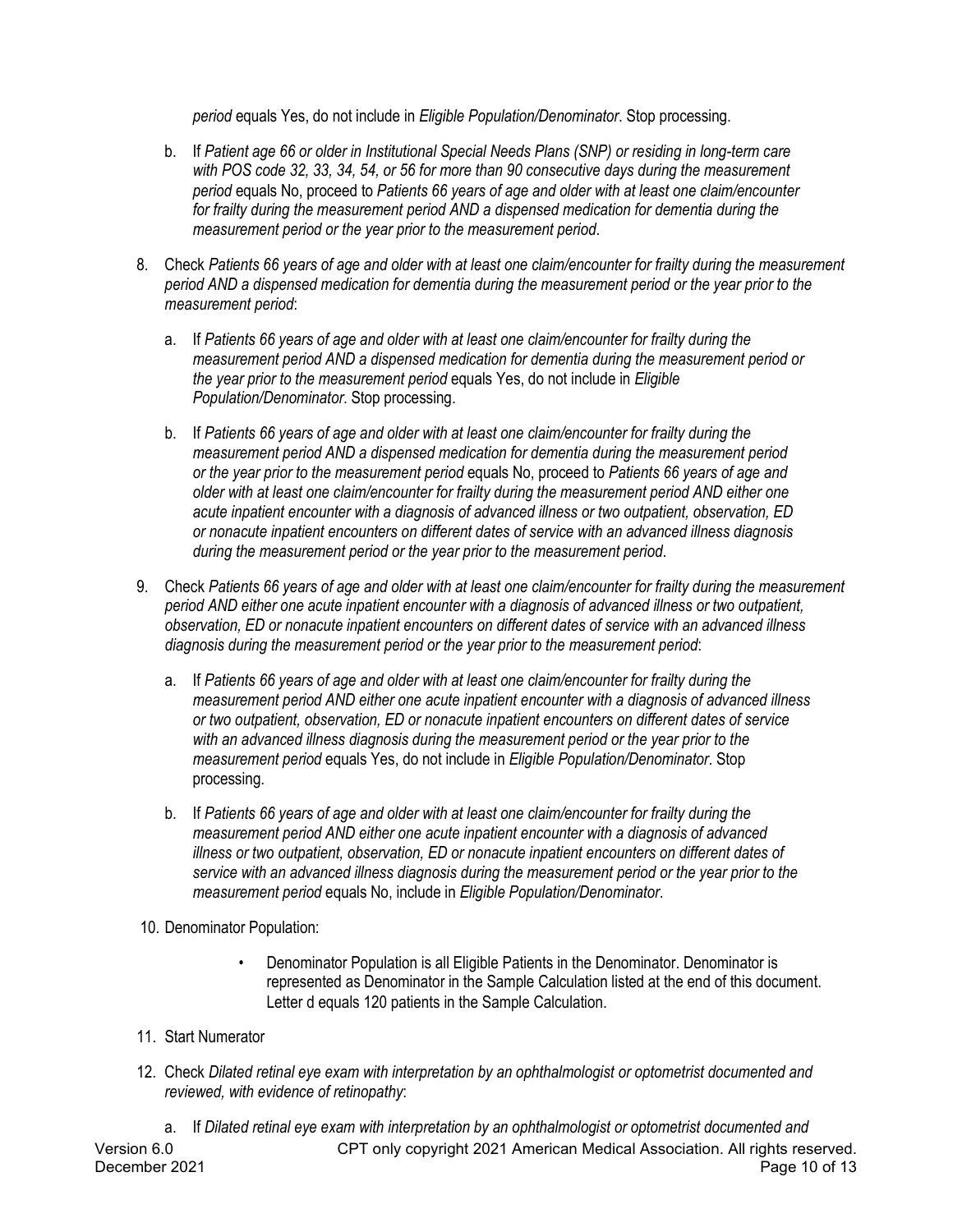*reviewed, with evidence of retinopathy* equals Yes, include in *Data Completeness Met and Performance Met*.

- *Data Completeness Met and Performance Met* letter is represented as Data Completeness and Performance Rate in the Sample Calculation listed at the end of this document. Letter a<sup>1</sup> equals 10 patients in the Sample Calculation.
- b. If *Dilated retinal eye exam with interpretation by an ophthalmologist or optometrist documented and reviewed, with evidence of retinopathy* equals No, proceed to *Dilated retinal eye exam with interpretation by an ophthalmologist or optometrist documented and reviewed; without evidence of retinopathy*.
- 13. Check *Dilated retinal eye exam with interpretation by an ophthalmologist or optometrist documented and reviewed; without evidence of retinopathy*.
	- a. If *Dilated retinal eye exam with interpretation by an ophthalmologist or optometrist documented and reviewed; without evidence of retinopathy* equals Yes, include in *Data Completeness Met and Performance Met*.
		- *Data Completeness Met and Performance Met* letter is represented as Data Completeness and Performance Rate in the Sample Calculation listed at the end of this document. Letter a<sup>2</sup> equals 10 patients in the Sample Calculation.
	- b. If *Dilated retinal eye exam with interpretation by an ophthalmologist or optometrist documented and reviewed; without evidence of retinopathy* equals No, proceed to *7 standard field stereoscopic retinal photos with interpretation by an ophthalmologist or optometrist documented and reviewed, with evidence of retinopathy*.
- 14. Check *7 standard field stereoscopic retinal photos with interpretation by an ophthalmologist or optometrist documented and reviewed, with evidence of retinopathy*:
	- a. If *7 standard field stereoscopic retinal photos with interpretation by an ophthalmologist or optometrist documented and reviewed, with evidence of retinopathy* equals Yes, include in *Data Completeness Met and Performance Met*.
		- *Data Completeness Met and Performance Met* letter is represented as Data Completeness and Performance Rate in the Sample Calculation listed at the end of this document. Letter a<sup>3</sup> equals 10 patients in the Sample Calculation.
	- b. If *7 standard field stereoscopic retinal photos with interpretation by an ophthalmologist or optometrist documented and reviewed, with evidence of retinopathy* equals No, proceed to *7 standard field stereoscopic retinal photos with interpretation by an ophthalmologist or optometrist documented and reviewed; without evidence of retinopathy*.
- 15. Check *7 standard field stereoscopic retinal photos with interpretation by an ophthalmologist or optometrist documented and reviewed; without evidence of retinopathy*.
	- a. If *7 standard field stereoscopic retinal photos with interpretation by an ophthalmologist or optometrist documented and reviewed; without evidence of retinopathy* equals Yes, include in *Data Completeness and Performance Met*.
		- *Data Completeness Met and Performance Met* letter is represented as Data Completeness and Performance Rate in the Sample Calculation listed at the end of this document. Letter a<sup>4</sup> equals 10 patients in the Sample Calculation.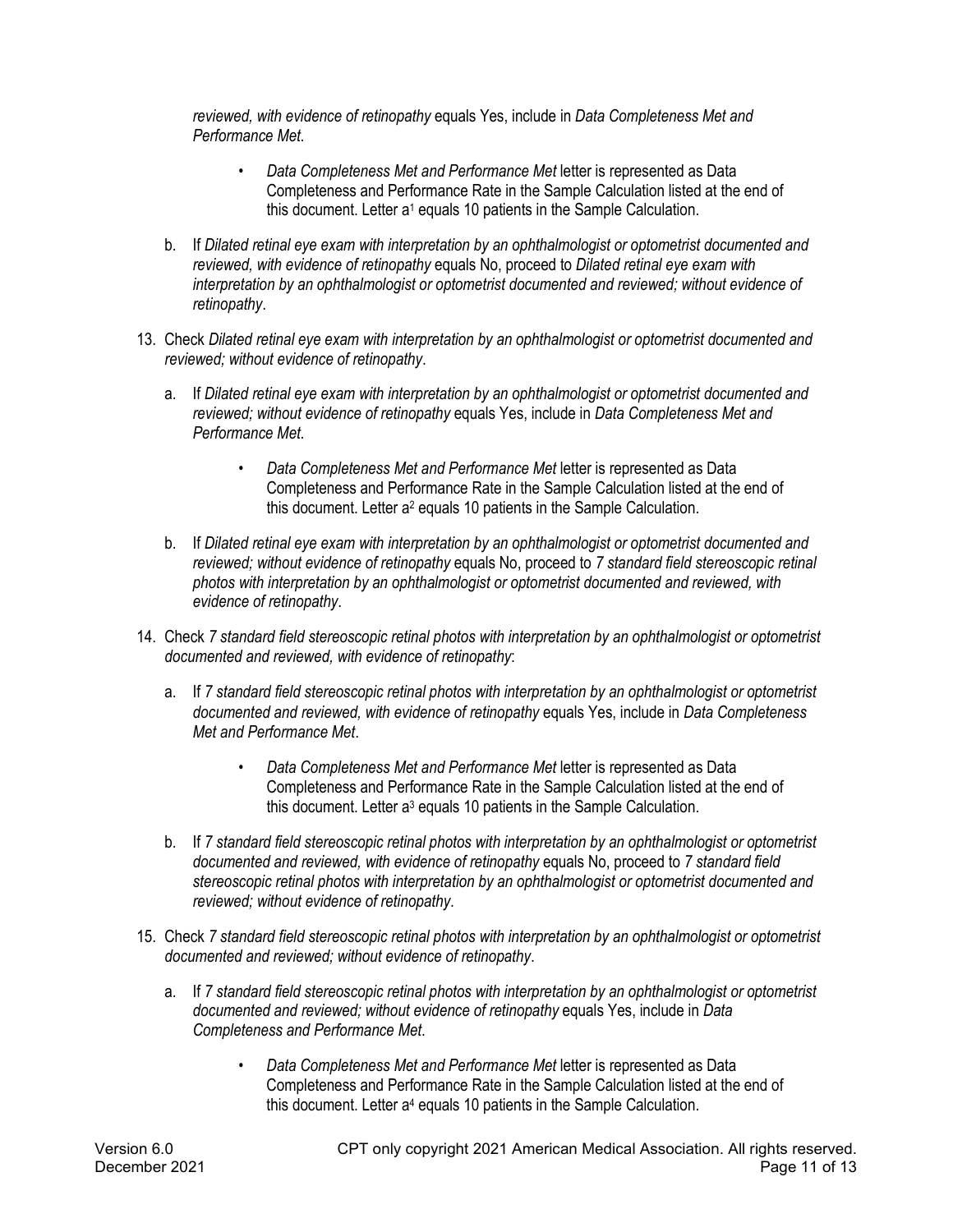- b. If *7 standard field stereoscopic retinal photos with interpretation by an ophthalmologist or optometrist documented and reviewed; without evidence of retinopathy* equals No, proceed to *Eye imaging validated to match diagnosis from 7 standard field stereoscopic retinal photos results documented and reviewed, with evidence of retinopathy*.
- 16. Check *Eye imaging validated to match diagnosis from 7 standard field stereoscopic retinal photos results documented and reviewed, with evidence of retinopathy*.
	- a. If *Eye imaging validated to match diagnosis from 7 standard field stereoscopic retinal photos results documented and reviewed, with evidence of retinopathy* equals Yes, include in *Data Completeness Met and Performance Met*.
		- *Data Completeness Met and Performance Met* letter is represented as Data Completeness and Performance Rate in the Sample Calculation listed at the end of this document. Letter a<sup>5</sup> equals 10 patients in the Sample Calculation.
	- b. If *Eye imaging validated to match diagnosis from 7 standard field stereoscopic retinal photos results documented and reviewed, with evidence of retinopathy* equals No, proceed to *Eye imaging validated to match diagnosis from 7 standard field stereoscopic retinal photos results documented and reviewed; without evidence of retinopathy*.
- 17. Check *Eye imaging validated to match diagnosis from 7 standard field stereoscopic retinal photos results documented and reviewed; without evidence of retinopathy*:
	- a. If *Eye imaging validated to match diagnosis from 7 standard field stereoscopic retinal photos results documented and reviewed; without evidence of retinopathy* equals Yes, include in the *Data Completeness Met and Performance Met*.
		- *Data Completeness Met and Performance Met* letter is represented as Data Completeness and Performance Rate in the Sample Calculation listed at the end of this document. Letter  $a<sup>6</sup>$  equals 10 patients in the Sample Calculation.
	- b. If *Eye imaging validated to match diagnosis from 7 standard field stereoscopic retinal photos results documented and reviewed; without evidence of retinopathy* equals No, proceed to *Low risk for retinopathy (no evidence of retinopathy in the prior year)*.
- 18. Check *Low risk for retinopathy (no evidence of retinopathy in the prior year)*:
	- a. If *Low risk for retinopathy (no evidence of retinopathy in the prior year)* equals Yes, include in the *Data Completeness Met and Performance Met*.
		- *Data Completeness Met and Performance Met* letter is represented as Data Completeness and Performance Rate in the Sample Calculation listed at the end of this document. Letter  $a^7$  equals 10 patients in the Sample Calculation.
	- b. If *Low risk for retinopathy (no evidence of retinopathy in the prior year)* equals No, proceed to *Dilated eye exam was not performed, reason not otherwise specified*.
- 19. Check *Dilated eye exam was not performed, reason not otherwise specified*:
	- a. If *Dilated eye exam was not performed, reason not otherwise specified* equals Yes, include in the *Data Completeness Met and Performance Not Met*.
		- *Data Completeness Met and Performance Not Met* letter is represented as Data Completeness in the Sample Calculation listed at the end of this document. Letter c